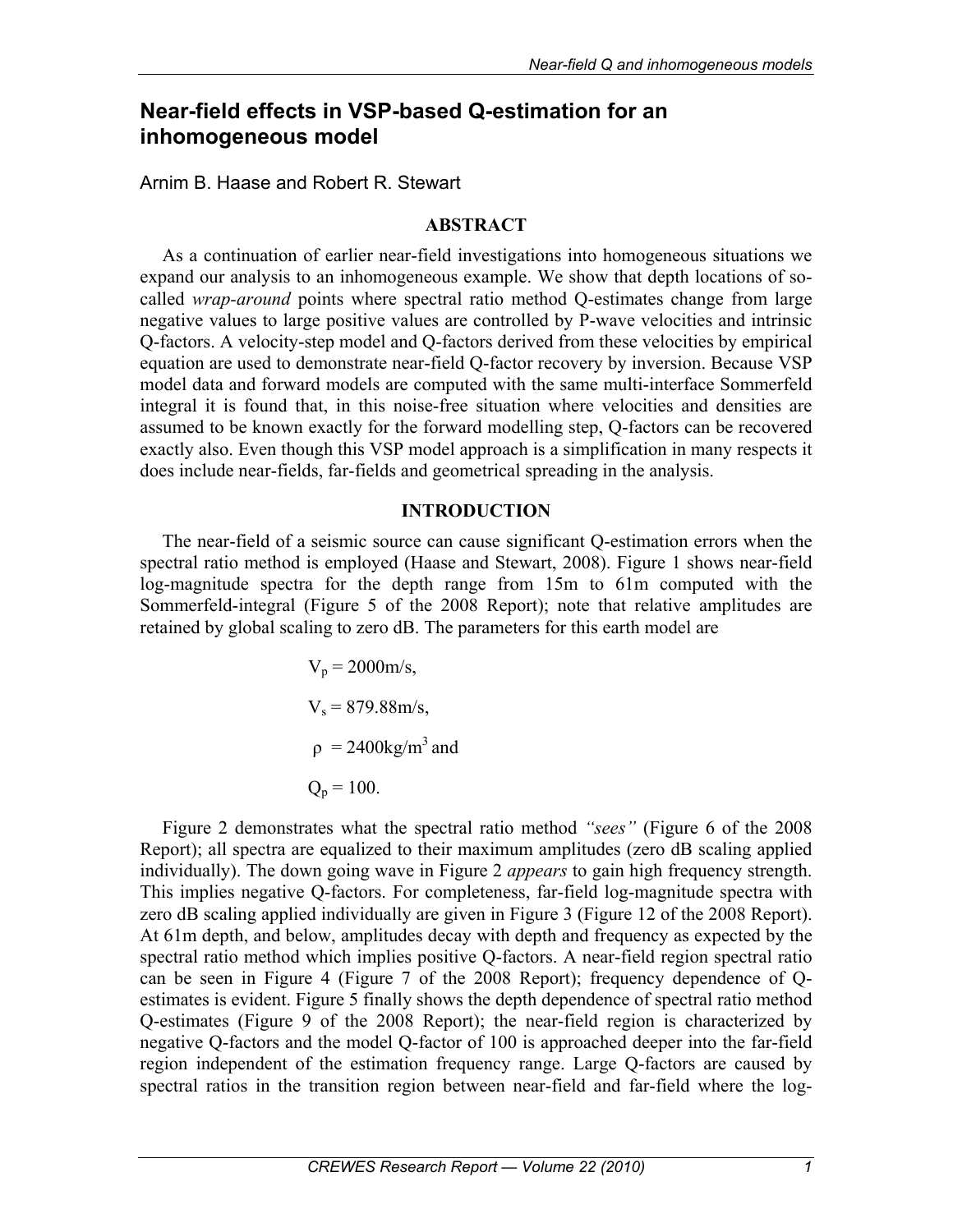magnitude spectra in Figure 2 are almost parallel. Of particular interest is the *wraparound* look at the depths where the quality factor Q changes polarity.

The results reviewed above are obtained for a homogeneous model. A more realistic inhomogeneous situation is investigated in this report.

## **THE INHOMOGENEOUS NEAR-FIELD MODEL**

A first indication of spectral ratio method Q-estimates in inhomogeneous media is given in Figure 6. This real-data heavy oil sand Q-estimation example (Ortiz-Osornio and Schmitt, 2008) appears to suffer from *wrap-around* effects similar to the constant velocity case of Figure 5. The depth scale of Figure 6 seems to confirm the expectation of near-field effects in this situation. Details of these measurements are not known but the presence of several *wrap-around* features suggests that *wrap-around* points can be repeated at increasing depths as velocities increase. What, then, is the velocity dependence of these *wrap-around* points? To answer this question the near-field spectral compensation introduced by Haase and Stewart (2008) is utilized. Normalizing by nearfield multiplier magnitudes

$$
M_{\text{near}} = \sqrt{1 + V_{\text{p}}^2 / (\omega z)^2}
$$
 (1)

leads to a modified spectral ratio which is a first order approximation:

$$
ln\left[\frac{A(\omega)_{z+\Delta z}}{A(\omega)_{z}/\sqrt{1+(\frac{V_p}{\omega z})^2}}\right] = -\frac{\omega}{2QV_p}\Delta z
$$
\n(2)

Equation 1 shows that relative near-field strength is controlled by velocity, depth and frequency. Near-field strength is diminished by increasing frequency and increasing depth but an increase in velocity has the opposite effect by boosting it. At *wrap-around* points the slope in Equation 2 is zero because the amplitude ratio is independent of frequency; amplitude spectra can still be functions of frequency but their ratios are not at these depth locations. Assuming that, for *wrap-around* points, amplitude ratios are the same at different frequencies we derive from Equation 2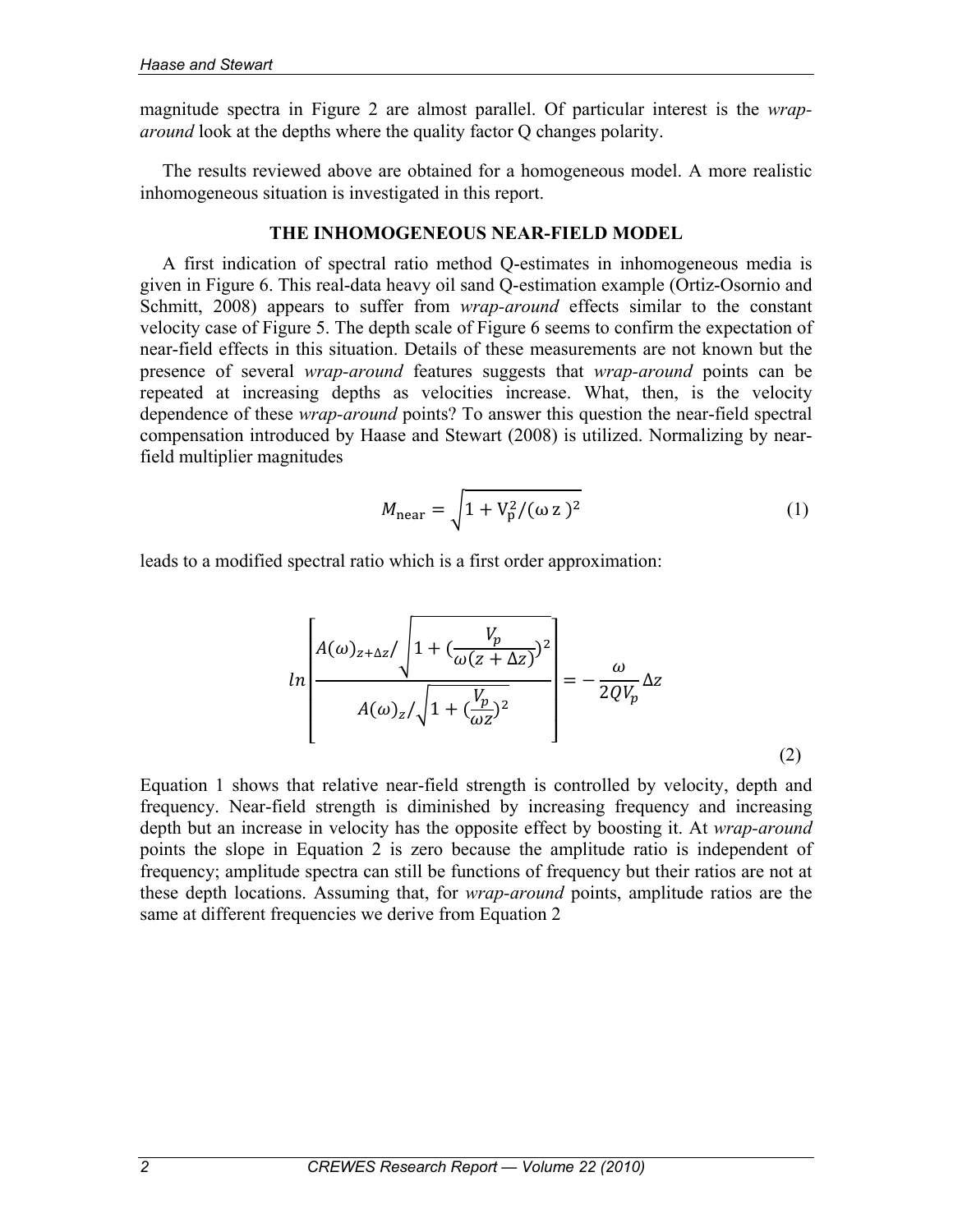$$
\Delta z \frac{(\omega_1 - \omega_2)}{2QV_p} + \frac{1}{2}ln \left[ \frac{1 + (\frac{V_p}{\omega_1 z})^2}{1 + (\frac{V_p}{\omega_1 (z + \Delta z)})^2} \frac{1 + (\frac{V_p}{\omega_2 (z + \Delta z)})^2}{1 + (\frac{V_p}{\omega_2 z})^2} \right] = 0
$$
\n(3)

When  $V_p$ , Q,  $\Delta z$ ,  $\omega_1$  and  $\omega_2$  are given, trial solutions for a range of depth values z can be computed from Equation 3; the approximate *wrap-around* location in depth is indicated by the trial solution zero-crossing. Repeating these computations for a range of velocities and Q-factors leads to the curves given in Figure 7. We see that *wrap-around* point locations are shifted to larger depths with increasing velocities and increasing Q-factors in homogeneous situations. On inspection of the near-field multiplier given in Equation 1 this velocity dependence makes intuitive sense.

Next we investigate the velocity step model shown in Figure 8. Velocities are seen to increase in the near-surface region but are constant below about 100m depth at 2400m/s. Model Q-factors for the constant velocity depth region below about 100m are also assumed to be constant at  $Q = 150$ . An empirical equation of Waters (1978) is utilized to compute P-wave Q-factors from P-wave velocities in the near-field region above 100m depth according to

$$
Q_{z-\Delta z} = Q_z \left[ \frac{V_{z-\Delta z}}{V_z} \right]^2.
$$
 (4)

Q-factors computed with Equation 4 for the near-field velocity model of Figure 8 are plotted in Figures 9 and 10 for comparison purposes.

When the spectral ratio method of Q-estimation is applied to VSP-traces computed with a multi-interface Sommerfeld integral (Haase, 2008) for the velocity step model introduced above, the Q-factors displayed in Figure 9 are obtained. Model Q-factors are clearly not recovered. In comparing the model result of Figure 9 to real-data spectral ratio method Q-estimates shown in Figure 6 a similarity in multi *wrap-around* behavior is observed. As noted previously, the spectral ratio method is a far-field method and, depending on relative near-field strength, significant estimation errors can be present. A spectral compensation approach for homogeneous near-fields (Haase and Stewart, 2008) does not work for this inhomogeneous situation. The same multi-interface Sommerfeld integral that is used to generate VSP-traces for the above stepped velocity model is used next to recover Q-factors by inversion.

#### **Q-ESTIMATION FOR THE INHOMOGENEOUS NEAR-FIELD MODEL**

From using the Sommerfeld integral to compute VSP-traces for a 1D-earth model, it is only a short step to an inversion algorithm for Q-factors when the assumption is made that velocities and densities are known. According to Cheriff's Encyclopedic Dictionary, *inversion* means

"*deriving from field data a model to describe the subsurface that is consistent with the data".*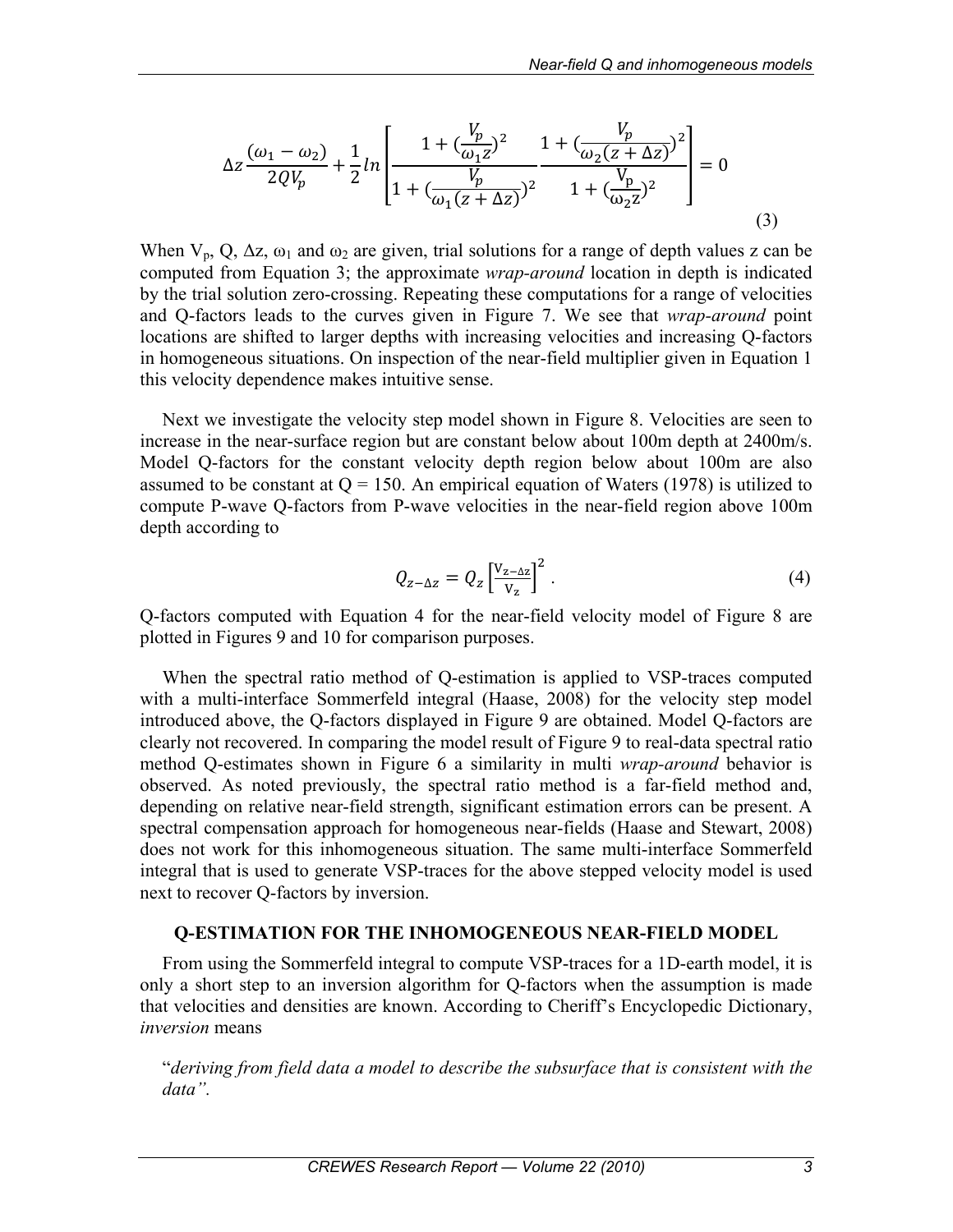*Field data* in this situation means the VSP-traces generated from the velocity/density/Q model. Q-factors are the only unknowns when velocities and densities are assumed to be given. For every depth step, forward model VSP-traces are computed with Q-factors in the range from 10 to 150 as a first attempt to find  $Q(z)$ . The presumed correct answer is determined by the least square difference between data and forward model at every depth and plotted in Figure 10. Even though far from ideal, this first attempt is a substantial improvement when compared to the spectral ratio equivalent in Figure 9. Squared differences are computed in the frequency domain, one frequency point at a time for a predetermined bandwidth, by summing the squared differences of the real parts and the imaginary parts. Figure 11 shows the result of an exhaustive search at two adjacent depth levels across the first (shallowest) velocity step. Clearly, the correct model Q at the minimum location could be recovered in this ideal model situation but at considerable computational cost. *Parabolic* assumptions are valid only in the immediate vicinity of the minimum and the challenge in this situation is to find a starting point within this *parabolic* range. When the differences between data and model are summed directly (without squaring) and separately for real and imaginary parts of the corresponding frequency points the curves in Figure 12 result. The sums of the real parts and of the imaginary parts of the differences are zero when the trial Q approximately equals the model Q. Departures are caused by the assumption of effective Q-factors below the current layer. For the computation of the black curves in Figure 12 the current layer is at  $z = 44$ m depth and for all layers deeper than  $44$ m  $Q = 100$  is assumed; the blue curves at  $z = 42$ m are exact because there are no discontinuities shallower than 44m and the downgoing wave at  $z = 42m$  is undisturbed in this model situation. The advantage of the *hyperbolas* in Figure 12 lies in the fact that, with only three function evaluations, curves can be fitted and initial Q-estimates obtained. The coefficients of

$$
y = a + \frac{b}{x} + c/x^2 \tag{5}
$$

are determined from the sums computed at trial Q-factors of 10, 40 and 160 (separately for real parts and then imaginary parts) and the initial Q-estimates are calculated from Equation 5 by setting  $y = 0$  and  $x = Q_z$  giving

$$
Q_{z1,z2} = -\frac{b}{2a} \pm \sqrt{(\frac{b}{2a})^2 - \frac{c}{a}} \tag{6}
$$

The average of  $Q_{z\text{-real}}$  and  $Q_{z\text{-imaginary}}$  is used as input for the next iteration. Assuming that

$$
Q_{init} = (Q_{z-re} + Q_{z-im})/2
$$
\n
$$
(7)
$$

is within *parabolic* range of the true minimum we make two more function evaluations at Qinit-ΔQ and Qinit+ΔQ with ΔQ set to 0.1 and determine the minimum of the *parabola*; only if the summed squares at  $Q_{init}$ - $\Delta Q$  and  $Q_{init}$ + $\Delta Q$  are at least moderately asymmetric do we make a second *parabolic* pass to find the optimum Q. Figure 13 compares Qinit as obtained from the *hyperbolic* pass and Qoptimum as obtained from the *parabolic* pass (or passes) to the original model Q. The Q-estimation error of the *hyperbolic* fit is seen to increase with depth but the remaining error after additional *parabolic* correction is sufficiently small even for this model situation of stepped velocities.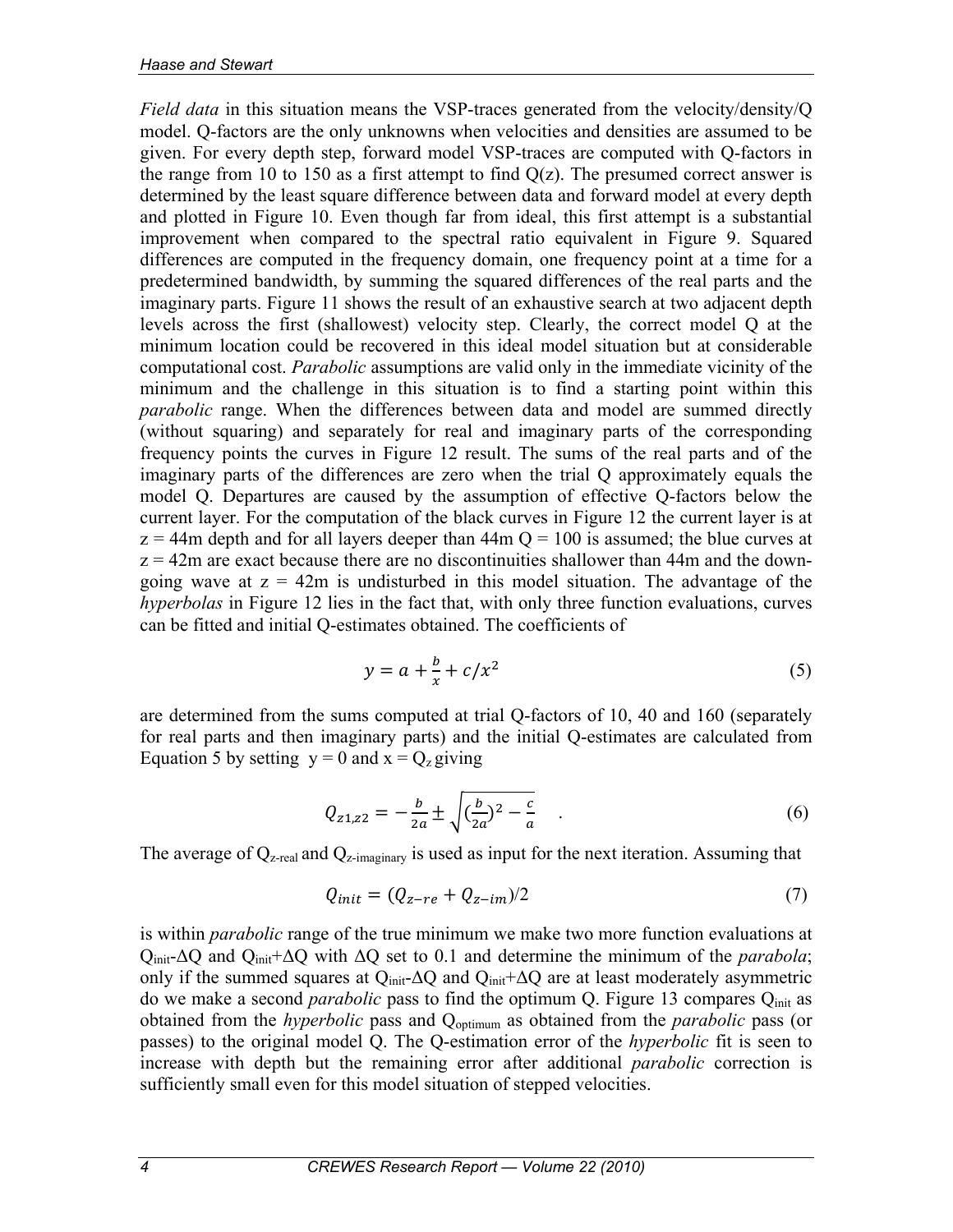# **CONCLUSIONS**

Based on near-field multiplier normalized spectral ratios it is shown that locations in depth of large negative and positive spectral ratio method Q-estimates with *wrap-around* appearance are controlled by P-wave velocities and intrinsic Q-factors; *wrap-around* depths increase with velocity increases and also with intrinsic Q-factor increases.

A velocity-step model is introduced to provide multiple *wrap-around* points and test Q-recovery techniques. We show that model Q-factors can be recovered exactly when both, VSP model data and an exhaustive-Q-search forward model are generated with the same multi interface Sommerfeld integral and assuming all velocities as well as densities (but not Q-factors) are known for the forward modelling step. In this approach we are seeking to minimize the sum of squared differences between data and forward model. Computational efficiencies can be gained by hyperbolic fitting of the sum of differences (without squaring) to obtain an initial guess for the Q-factor as a function of depth that is within parabolic range of the sum of squared differences minimum. Results for a real data situation are expected to be less than perfect because, firstly, velocities and densities are not exactly known and, secondly, field data is noise contaminated.

## **ACKNOWLEDGEMENTS**

Support from the CREWES Project at the University of Calgary and its industrial sponsorship is gratefully acknowledged.

## **REFERENCES**

- Haase, A.B., 2008, Extending Sommerfeld integral based spherical wave field computations beyond two layers: CREWES Research Report, Volume 20
- Haase, A.B., and Stewart, R.R., 2008, Modeling near-field effects in VSP-based Q-estimation: CREWES Research Report, Volume 20
- Ortiz-Osornio, M., and Schmitt, D., 2008, Q Inversion in a Heavy Oil Sand: Annual CSEG Meeting (2008 C3GEO Convention), Expanded Abstracts, 489-492.
- Waters, K.H., 1978, Reflection Seismology: John Wiley and Sons, Inc., page 203.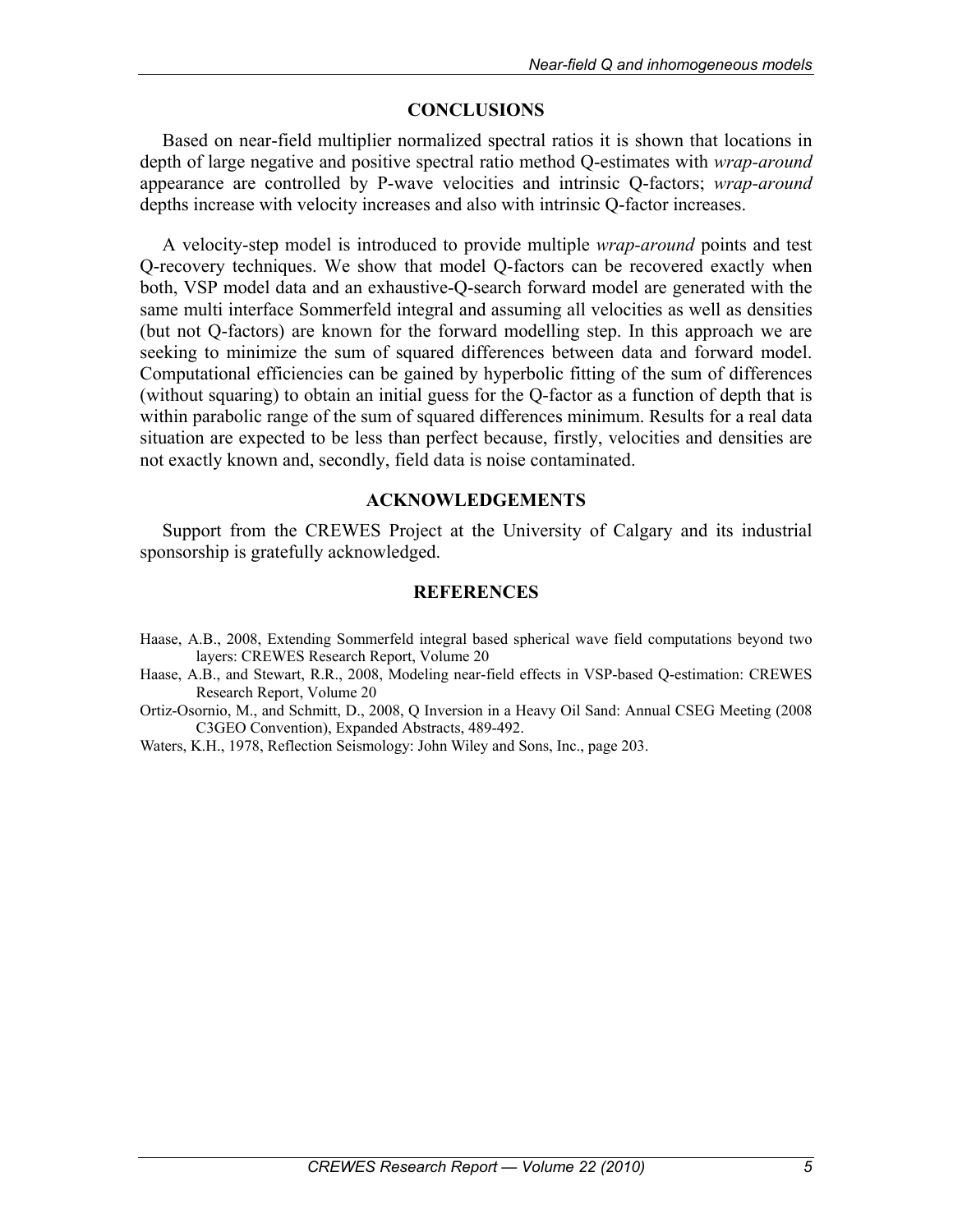

FIG.1. Near-field log-magnitude spectra for the depth range from 15 m to 61 m computed with a Sommerfeld-integral algorithm (global scaling to zero dB with relative amplitudes retained).



FIG.2. Near-field log-magnitude spectra with all spectra equalized to their maximum amplitudes (zero dB scaling applied individually. The down going wave appears to gain high frequency strength. Note the vertical scale differs from Figure 1.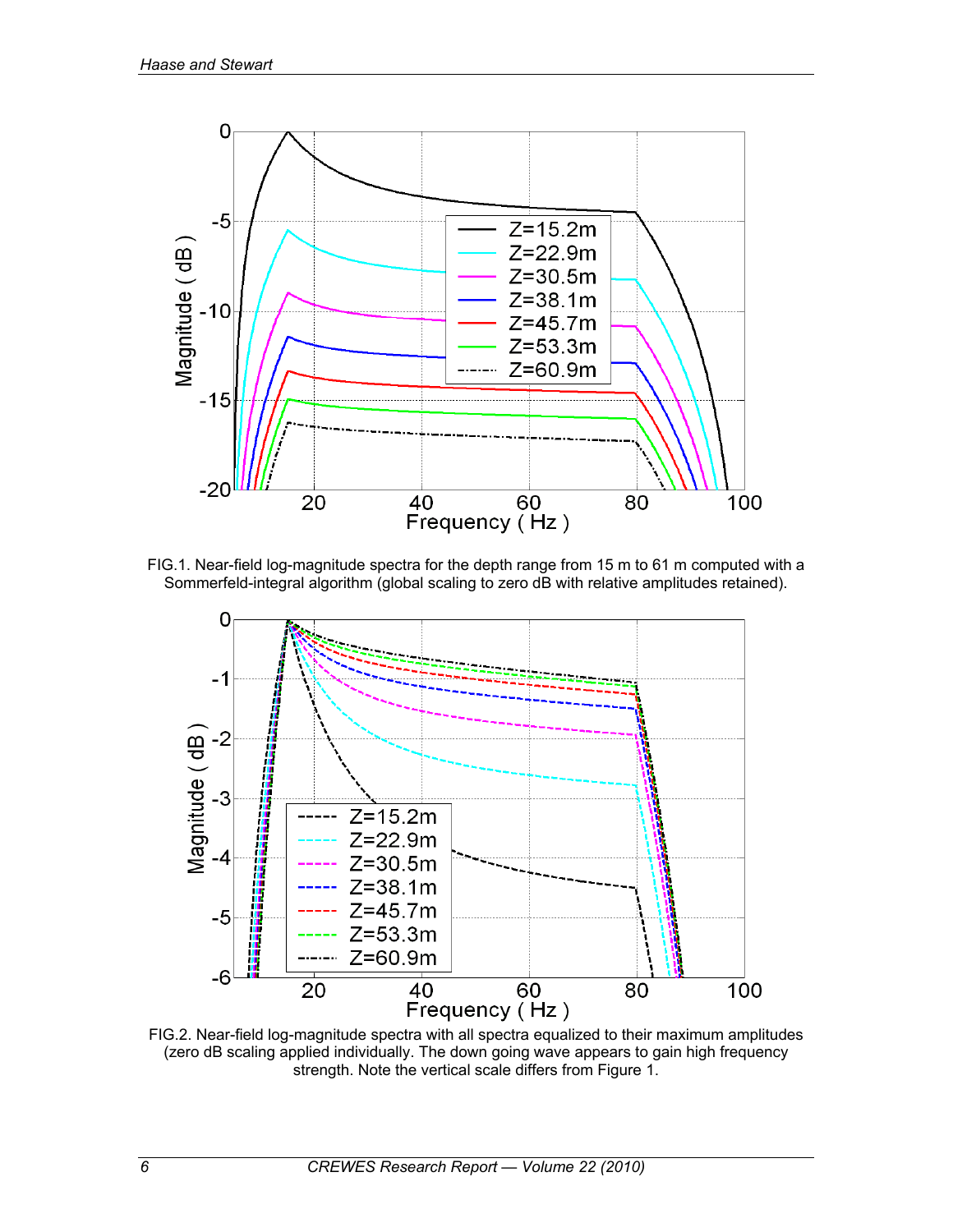

FIG.3. Far-field log-magnitude spectra with zero dB scaling applied individually.



FIG.4. Straight line fit to log spectral ratios between depth levels 15m and 38m.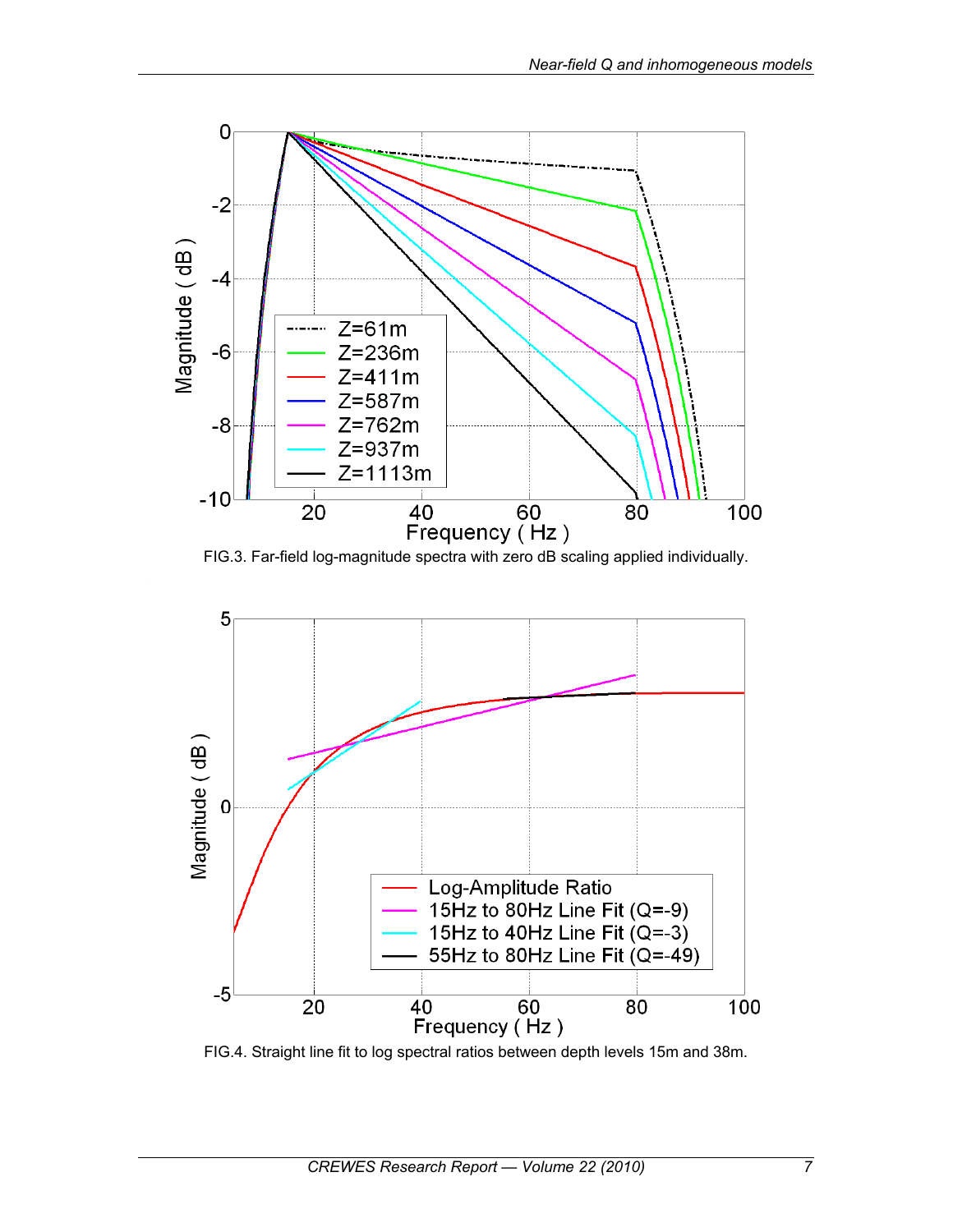

FIG.5. Apparent near-field frequency dependence of Q. Note the polarity change of Q.



FIG.6. Heavy oil sand Q-factors [Ortiz-Osornio and Schmitt, 2008: a) the traditional spectral ratio technique, and b) their inversion algorithm].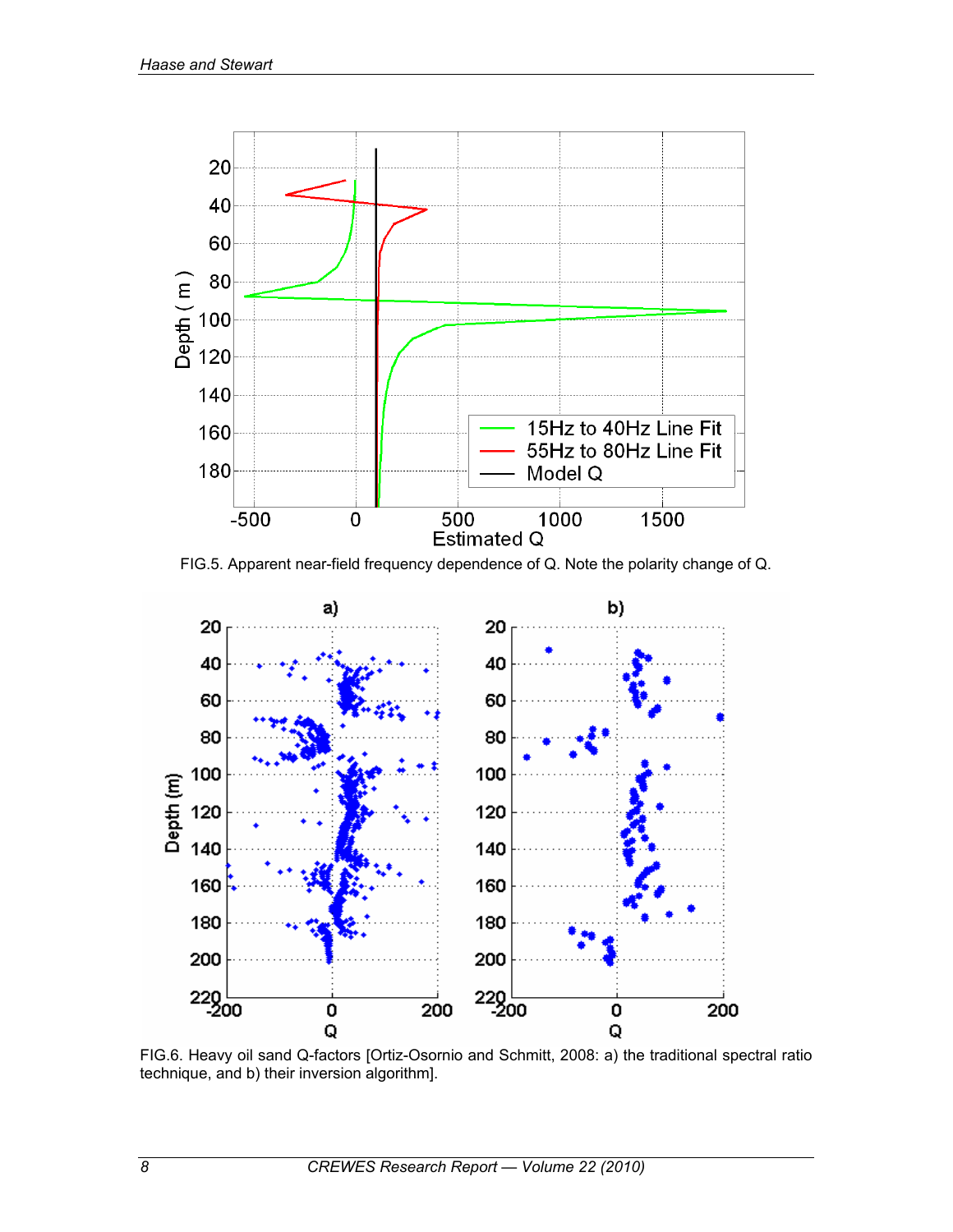

FIG.7. Wrap-around depth as function of velocity and Q-factor.



FIG.8. Vp and Vs versus depth for stepped-velocity near-field VSP model.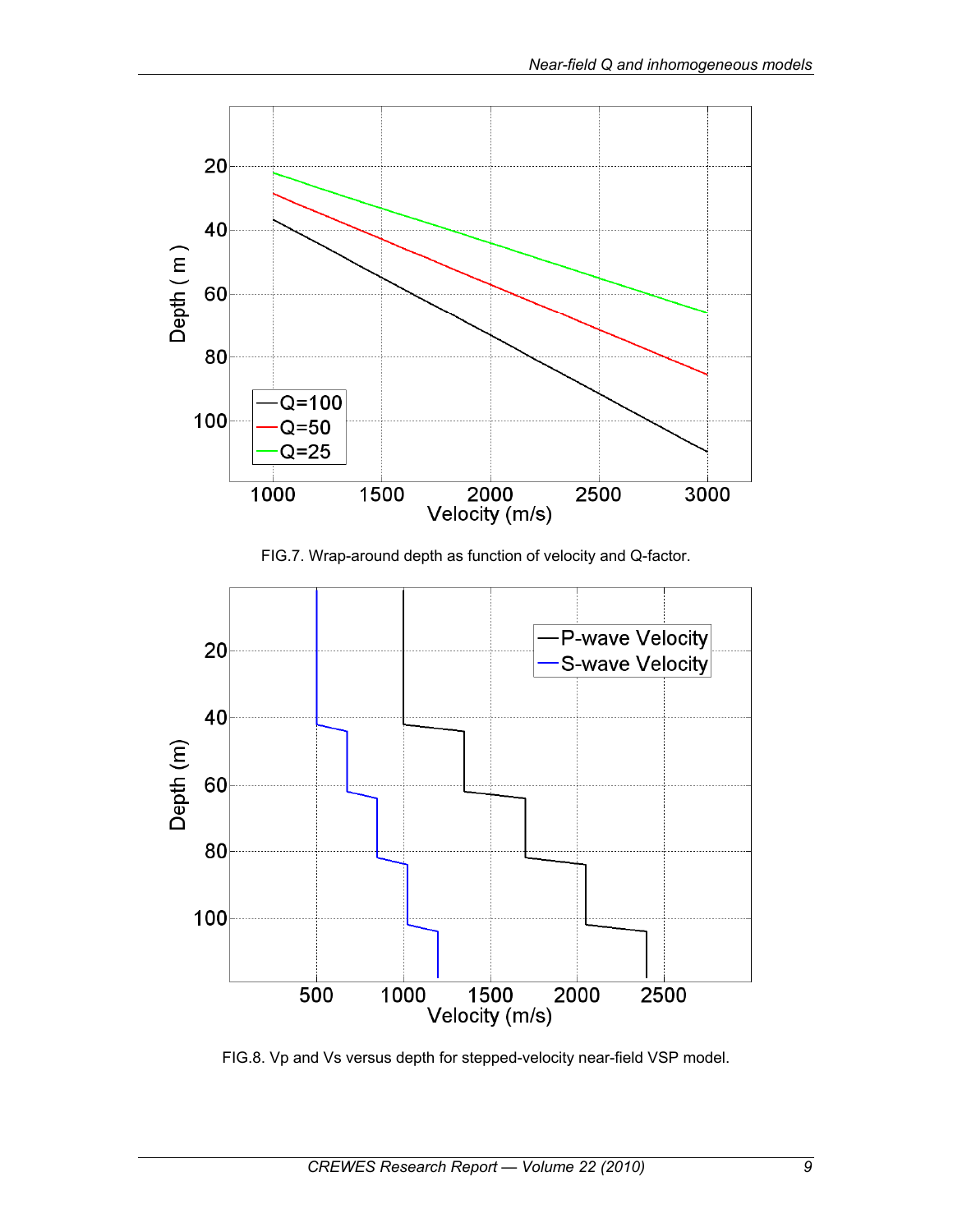

FIG.9. Spectral ratio method (SRM) Q-estimate compared to stepped velocity model Q.



FIG.10. Inversion Q-estimate compared to stepped velocity model Q.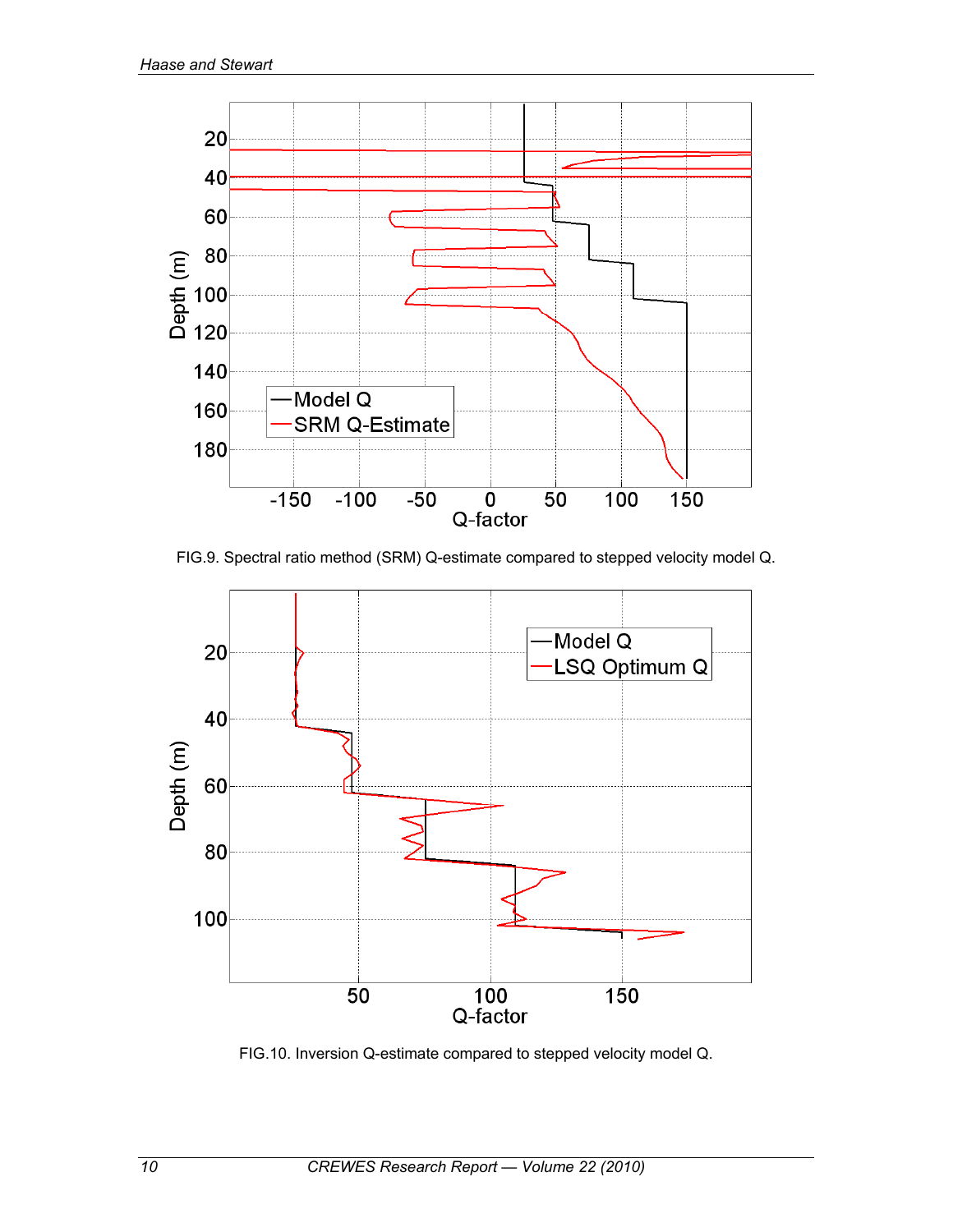





FIG.11b. Sum of squared differences between data and forward model (log scale).